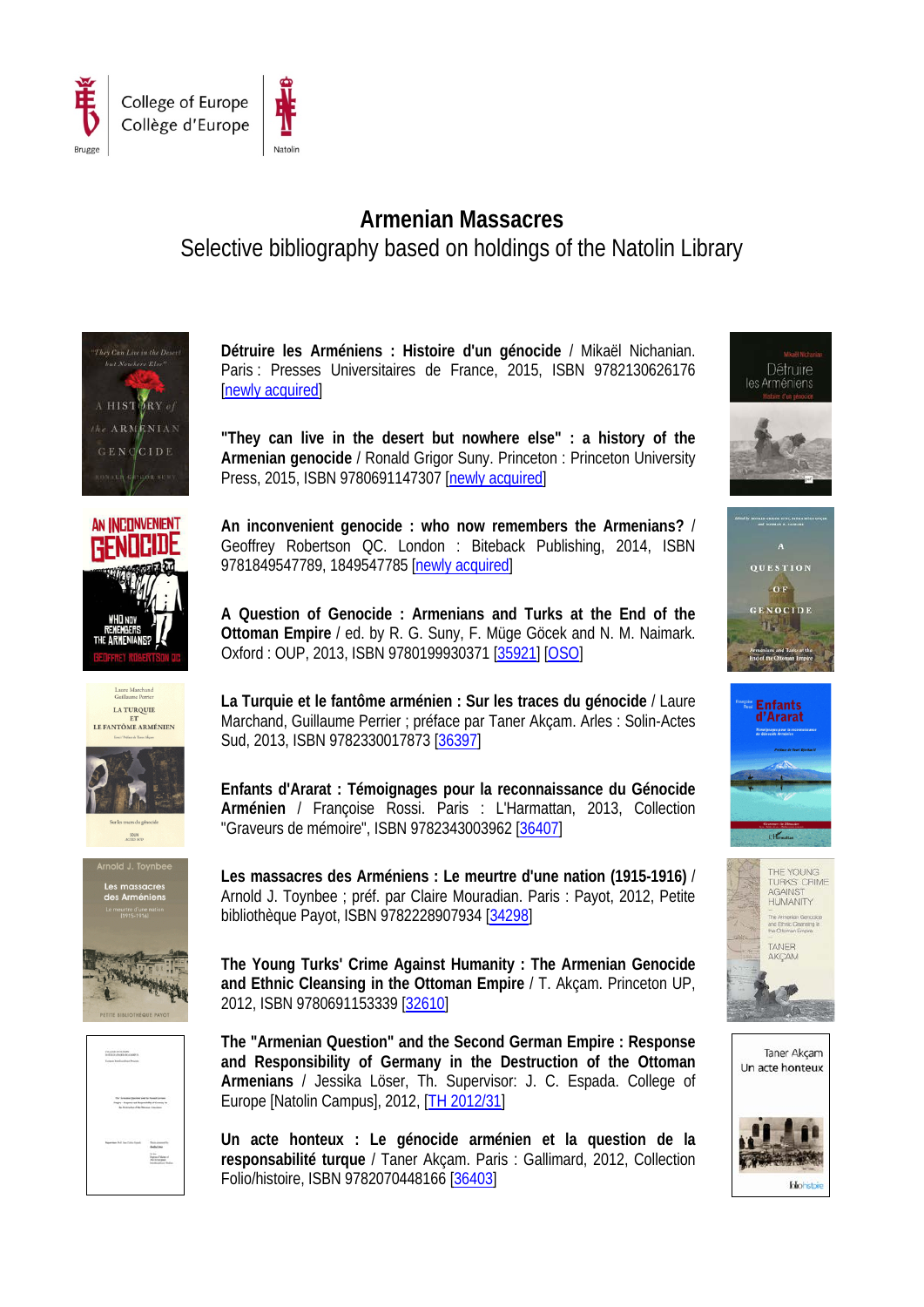

1895<br>Massacres d'Armén









**Le tigre en flammes : Le génocide arménien, et la réponse de l'Amérique et de l'Occident** / Peter Balakian ; préface de Gérard Chaliand. Paris : Phébus-Libella, 2011, Phébus libretto, ISBN 9782752906694 [\[36411\]](http://hip.coleurop.pl/ipac20/ipac.jsp?uri=full=3100001~!38746~!23&ri=162&aspect=basic&menu=search&source=~!horizon&profile=natlib#focus)

**The Armenian genocide : a complete history** / Raymond Kévorkian. London ; New York : I. B. Tauris & Co. Ltd, 2011, ISBN 9781848855618 [\[36621\]](http://hip.coleurop.pl/ipac20/ipac.jsp?uri=full=3100001~!39045~!25&ri=162&aspect=basic&menu=search&source=~!horizon&profile=natlib#focus)

**1895 : massacres d'Arméniens** / Alphonse Cillière ; texte présenté par Gérard Dédéyan, Claire Mouradian et Yves Ternon. Toulouse : Editions Privat, 2010, Témoignages pour l'histoire, ISBN 9782708968974 [\[36412\]](http://hip.coleurop.pl/ipac20/ipac.jsp?uri=full=3100001~!38723~!19&ri=162&aspect=basic&menu=search&source=~!horizon&profile=natlib#focus)

**Children of Armenia : a forgotten genocide and the century-long struggle for justice** / Michael Bobelian. New York : Simon & Schuster, 2009, ISBN 9781416557258 [\[27046\]](http://hip.coleurop.pl/ipac20/ipac.jsp?uri=full=3100001~!28181~!15&ri=162&aspect=basic&menu=search&source=~!horizon&profile=natlib#focus)

**Consequences of denial : the Armenian genocide** / Aida Alayarian. London : Karnac Books, 2008, ISBN 9781855755659 (pbk), 9781849406079 (ebook) [\[25822\]](http://hip.coleurop.pl/ipac20/ipac.jsp?uri=full=3100001~!26127~!13&ri=162&aspect=basic&menu=search&source=~!horizon&profile=natlib#focus)

**The Armenian Genocide : Cultural and Ethical Legacies** / edited by Richard Hovannisian. New Brunswick, N.J. : Transaction Publishers, 2007, ISBN 9780765803672 (cloth), 9781412806190 (pbk) [\[24181\]](http://hip.coleurop.pl/ipac20/ipac.jsp?uri=full=3100001~!23229~!11&ri=162&aspect=basic&menu=search&source=~!horizon&profile=natlib#focus)

**A shameful act : the Armenian genocide and the question of Turkish responsibility** / Taner Akçam ; translated by Paul Bessemer. New York : Metropolitan Books, 2006, ISBN 0805079327, 9780805079326 [\[22135\]](http://hip.coleurop.pl/ipac20/ipac.jsp?uri=full=3100001~!13501~!9&ri=162&aspect=basic&menu=search&source=~!horizon&profile=natlib#focus)

**The Armenian Massacres in Ottoman Turkey : A Disputed Genocide** / Guenter Lewy. Salt Lake City : University of Utah Press, 2005, ISBN 9780874808490 [\[24663\]](http://hip.coleurop.pl/ipac20/ipac.jsp?uri=full=3100001~!24443~!12&ri=162&aspect=basic&menu=search&source=~!horizon&profile=natlib#focus)

**Ormianie : historia zapomnianego ludobójstwa** / Yves Ternon ; przekł. Wawrzyniec Brzozowski. Kraków : Wydawnictwo Uniwersytetu Jagiellońskiego, 2005, ISBN 8323320721 [30357]

**The great game of genocide : imperialism, nationalism, and the destruction of the Ottoman Armenians** / Donald Bloxham. Oxford : Oxford University Press, 2005, ISBN 0199273561 [\[19342\]](http://hip.coleurop.pl/ipac20/ipac.jsp?uri=full=3100001~!7634~!0&ri=162&aspect=basic&menu=search&source=~!horizon&profile=natlib#focus)

**Pierwszy holocaust XX wieku** / Grzegorz Kucharczyk. Warszawa : "Fronda", 2004, ISBN 8388747657 [\[26611\]](http://hip.coleurop.pl/ipac20/ipac.jsp?uri=full=3100001~!27689~!14&ri=162&aspect=basic&menu=search&source=~!horizon&profile=natlib#focus)

**Looking backward, moving forward : confronting the Armenian Genocide** / Richard G. Hovannisian. New Brunswick, N.J. : Transaction Publishers, 2003, ISBN 0765801965 (cloth) 0765805197 (pbk) [\[15088\]](http://hip.coleurop.pl/ipac20/ipac.jsp?uri=full=3100001~!1001~!3&ri=162&aspect=basic&menu=search&source=~!horizon&profile=natlib#focus)











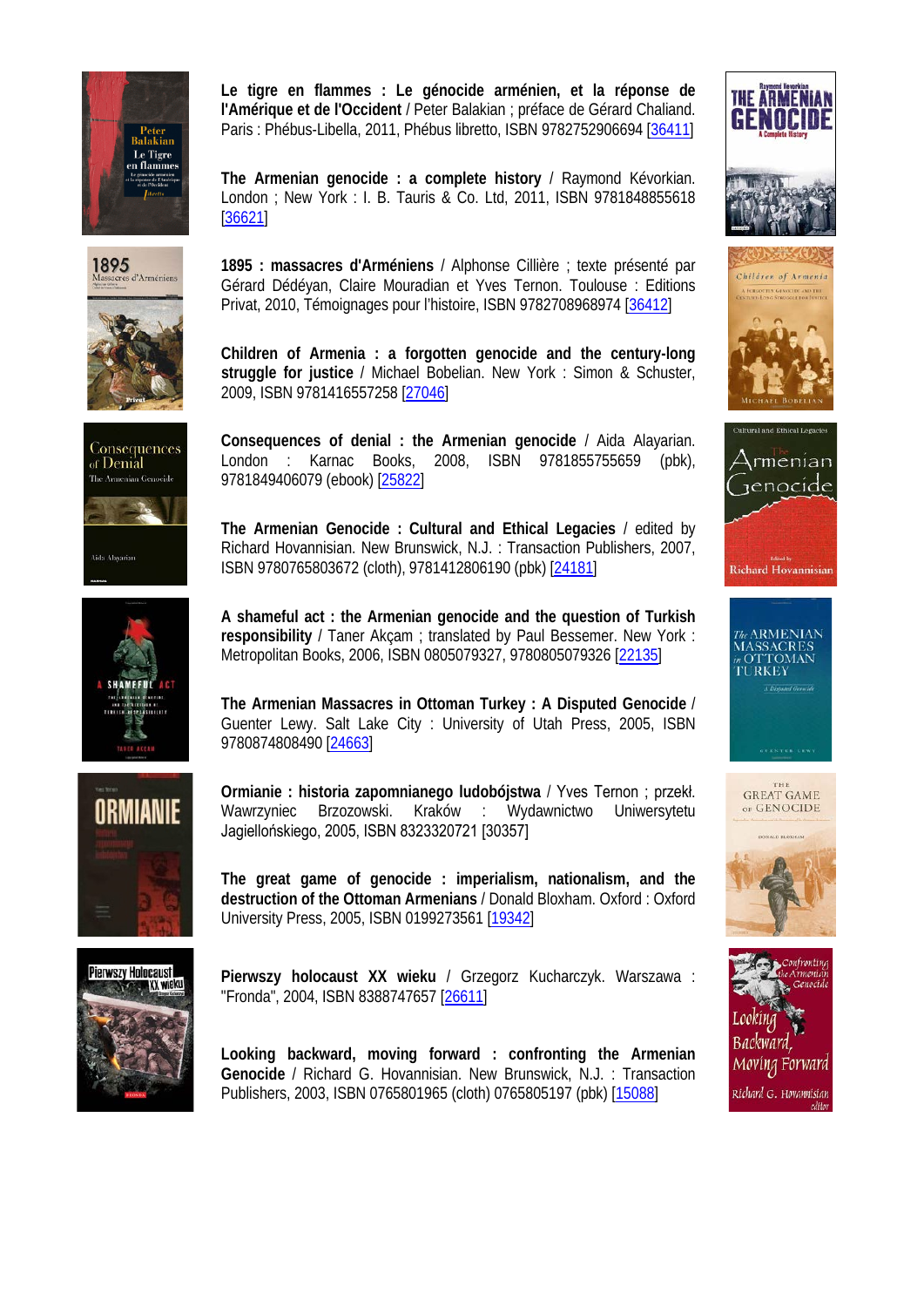

**1915, le génocide des Arméniens (nouvelle édition augmentée)** / Gérard Chaliand et Yves Ternon. Bruxelles : Éditions Complexe, 2002, ISBN 2870279019, 2804801020 [\[13468\]](http://hip.coleurop.pl/ipac20/ipac.jsp?uri=full=3100001~!10666~!7&ri=162&aspect=basic&menu=search&source=~!horizon&profile=natlib#focus)

**La guerre mondiale et la question turco-arménienne** / Ahmed Rustem Bey. Berne : Bilge Kultur Sanat, reprint 2001 (livre publié en 1918), ISBN 975850925X [\[21218\]](http://hip.coleurop.pl/ipac20/ipac.jsp?uri=full=3100001~!9186~!6&ri=162&aspect=basic&menu=search&source=~!horizon&profile=natlib#focus)

**Autopsie du génocide arménien** / Vahakn N. Dadrian ; trad. de l'anglais par Marc et Mikaël Nichanian. Bruxelles ; [Paris] : Éd. Complexe, 1995, ISBN 2870275706 [\[10654\]](http://hip.coleurop.pl/ipac20/ipac.jsp?uri=full=3100001~!14813~!10&ri=162&aspect=basic&menu=search&source=~!horizon&profile=natlib#focus)





Also of interest: chapters or essays in books related to Armenian Massacres, ethnic cleansing and Armenian history.









**Armenian Genocide: Ottoman Catastrophes** (Chapter 2) in: Crisis of genocide [electronic resource]. Volume 1, Devastation : the European rimlands 1912-1938 / Mark Levene. Oxford : Oxford University Press, 2014, ISBN 9780191763120 (ebook) 9780199683031 (print) [\[OSO\]](http://hip.coleurop.pl/ipac20/ipac.jsp?uri=full=3100001~!41862~!30&ri=162&aspect=basic&menu=search&source=~!horizon&profile=natlib#focus)

**Visualizing the Armenian Genocide: Photographic and Cinematographic Representation** / Karina Dilanian-Pinkowicz in: Twentieth century wars in European memory / Józef Niżnik (ed.). Frankfurt am Main : Peter Lang, 2013, ISBN 9783631627853 [\[36878\]](http://hip.coleurop.pl/ipac20/ipac.jsp?uri=full=3100001~!39593~!32&ri=162&aspect=basic&menu=search&source=~!horizon&profile=natlib#focus)

**Reconciliation After the Armenian Genocide** (Chapter) in: Reconciliation, civil society, and the politics of memory : transnational initiatives in the 20th and 21st century / Birgit Schwelling (ed.). Bielefeld : Transcript, 2012, ISBN 9783837619317 [\[37383\]](http://hip.coleurop.pl/ipac20/ipac.jsp?uri=full=3100001~!40132~!34&ri=162&aspect=basic&menu=search&source=~!horizon&profile=natlib#focus)

**The Armenian Genocide : A Foreign Policy Problem in a Globalized World** (Chapter) in: Modern Turkey : people, state, and foreign policy in a globalised world / Bill Park. Milton Park, Abingdon, Oxon, [England] ; New York : Routledge, 2012, ISBN 9780415443708 [\[31706\]](http://hip.coleurop.pl/ipac20/ipac.jsp?uri=full=3100001~!31703~!35&ri=162&aspect=basic&menu=search&source=~!horizon&profile=natlib#focus)

**Fresh Understandings of the Armenian Genocide : Mapping New Terrain with Old Questions** / Ugur Umit Ungor in: New directions in genocide research / edited by Adam Jones. New York : Routledge, 2012, ISBN 9780415495967 [\[32155\]](http://hip.coleurop.pl/ipac20/ipac.jsp?uri=full=3100001~!34346~!36&ri=162&aspect=basic&menu=search&source=~!horizon&profile=natlib#focus)

**The Armenian Genocide, 1915** / Ugur Umit Ungor in: The Holocaust and other genocides : an introduction / ed. by Barbara Boender, Wichert ten Have. Amsterdam : NIOD Institute for War, Holocaust and Genocide Studies : Amsterdam UP, 2012, ISBN 9789089643810 [\[39477\]](http://hip.coleurop.pl/ipac20/ipac.jsp?uri=full=3100001~!42826~!37&ri=162&aspect=basic&menu=search&source=~!horizon&profile=natlib#focus)

**'A fate worse than dying' : sexual violence during the Armenian genocide** / Matthias Bjørnlund in: Brutality and Desire : War and Sexuality in Europe's Twentieth Century / ed. by Dagmar Herzog. Basingstoke ; New York : Palgrave Macmillan, 2011, ISBN 9780230285637 [\[29704\]](http://hip.coleurop.pl/ipac20/ipac.jsp?uri=full=3100001~!31745~!38&ri=162&aspect=basic&menu=search&source=~!horizon&profile=natlib#focus)

**1915, le génocide arménien et ses conséquences** (Chapter 7) in: L'Arménie et les Arméniens / Grégoire Tafankejian. Saint-Cyr-sur-Loire : Alan Sutton, 2010, Mémoire en images, ISBN 9782813801258 [\[36423\]](http://hip.coleurop.pl/ipac20/ipac.jsp?uri=full=3100001~!38728~!21&ri=162&aspect=basic&menu=search&source=~!horizon&profile=natlib#focus)